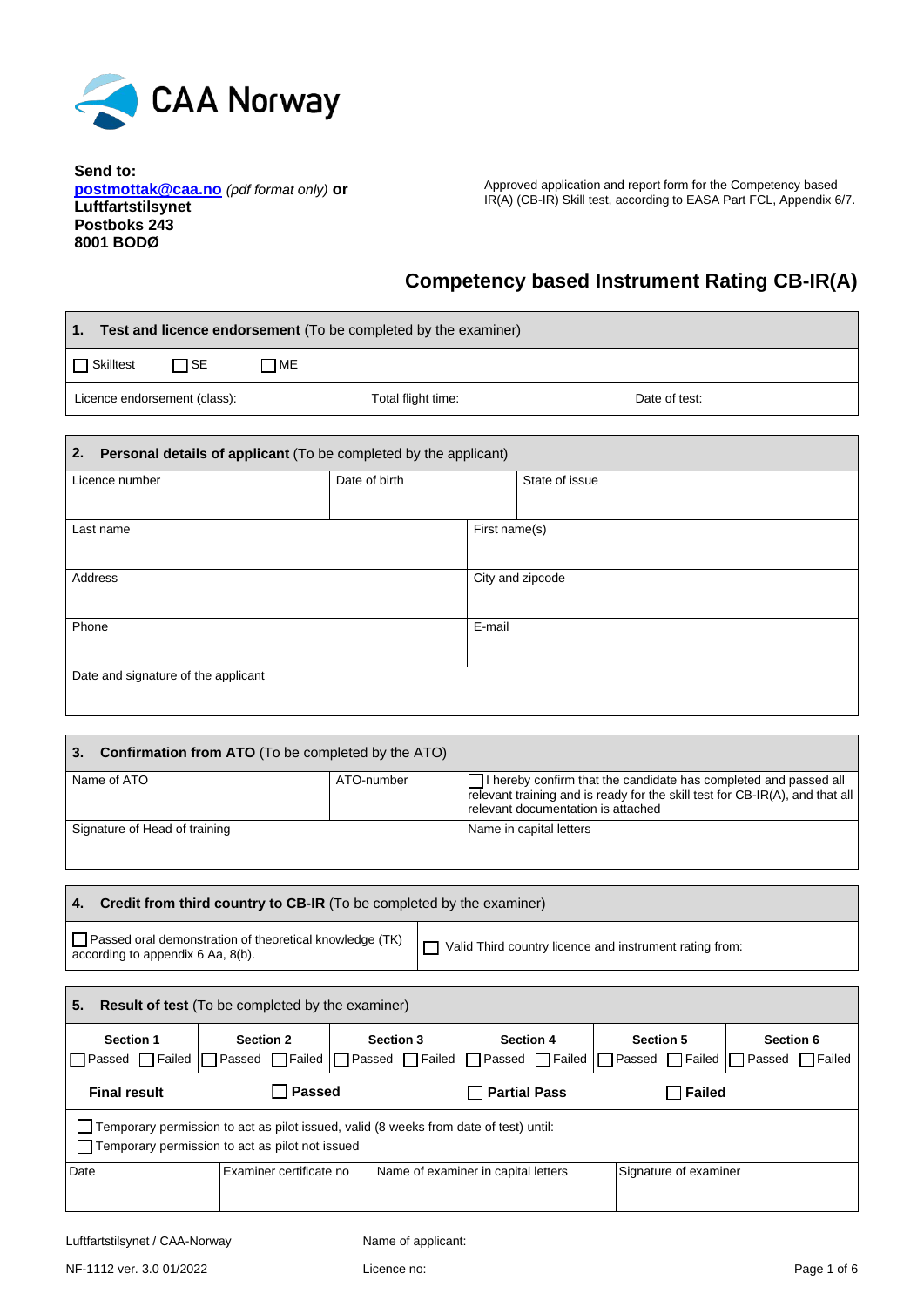## **SECTION 1 PRE-FLIGHT OPERATIONS AND DEPARTURE**

|                    | Use of checklist, airmanship, anti-icing/de-icing procedures, etc., apply in all sections                                                                                                          |                         | <b>Passed Failed</b> |        |
|--------------------|----------------------------------------------------------------------------------------------------------------------------------------------------------------------------------------------------|-------------------------|----------------------|--------|
| a                  | Use of flight manual (or equivalent) especially a/c performance calculation, mass and balance                                                                                                      |                         |                      |        |
| b                  | Use of Air Traffic Services document, weather document                                                                                                                                             |                         |                      |        |
| с                  | Preparation of ATC flight plan, IFR flight plan/log                                                                                                                                                |                         |                      |        |
| d                  | Identification of the required navaids for departure, arrival and approach procedures                                                                                                              |                         |                      |        |
| е                  | Pre-flight inspection                                                                                                                                                                              |                         |                      |        |
| f                  | <b>Weather Minima</b>                                                                                                                                                                              |                         |                      |        |
| g                  | Taxiing                                                                                                                                                                                            |                         |                      |        |
| h                  | PBN departure (if applicable):<br>- Check that the correct procedure has been loaded in the navigation system; and<br>- Cross-check between the navigation system display and the departure chart. |                         |                      |        |
|                    | Pre-take-off briefing, Take-off.                                                                                                                                                                   |                         |                      |        |
| $j^{(0)}$          | Transition to instrument flight                                                                                                                                                                    |                         |                      |        |
| $k^{(0)}$          | Instrument departure procedures, including PBN departures, and altimeter setting                                                                                                                   |                         |                      |        |
| $\mathsf{I}^{(0)}$ | ATC liaison - compliance, R/T procedures                                                                                                                                                           |                         |                      |        |
|                    |                                                                                                                                                                                                    | Examiners initials when | Passed               | Failed |

|           | SECTION 2 GENERAL HANDLING (0)                                                                                            |                         | <b>Passed Failed</b> |        |
|-----------|---------------------------------------------------------------------------------------------------------------------------|-------------------------|----------------------|--------|
| a         | Control of the aeroplane by reference solely to instruments, including: level flight at various speeds, trim              |                         |                      |        |
| b         | Climbing and descending turns with sustained Rate 1 turn                                                                  |                         |                      |        |
| C         | Recoveries from unusual attitudes, including sustained 45° bank turns and steep descending turns                          |                         |                      |        |
| $d^{(*)}$ | Recovery from approach to stall in level flight, climbing/descending turns and in landing configuration                   |                         |                      |        |
| e         | Limited panel: stabilised climb or descent, level turns at Rate 1 onto given headings, recovery from unusual<br>attitudes |                         |                      |        |
|           |                                                                                                                           | Examiners initials when |                      | Failed |

|   | <b>SECTION 3 EN-ROUTE IFR PROCEDURES (0)</b>                                           |                         | Passed Failed |        |
|---|----------------------------------------------------------------------------------------|-------------------------|---------------|--------|
| a | Tracking, including interception, e.g. NDB, VOR, or track between waypoints            |                         |               |        |
| b | Use of navigation system and radio aids                                                |                         |               |        |
| с | Level flight, control of heading, altitude and airspeed, power setting, trim technique |                         |               |        |
| d | Altimeter settings                                                                     |                         |               |        |
| e | Timing and revision of ETAs (en-route hold, if required)                               |                         |               |        |
|   | Monitoring of flight progress, flight log, fuel usage, systems management              |                         |               |        |
| g | Ice protection procedures, simulated if necessary                                      |                         |               |        |
| h | ATC liaison – compliance, R/T procedures                                               |                         |               |        |
|   |                                                                                        | Examiners initials when | Passed        | Failed |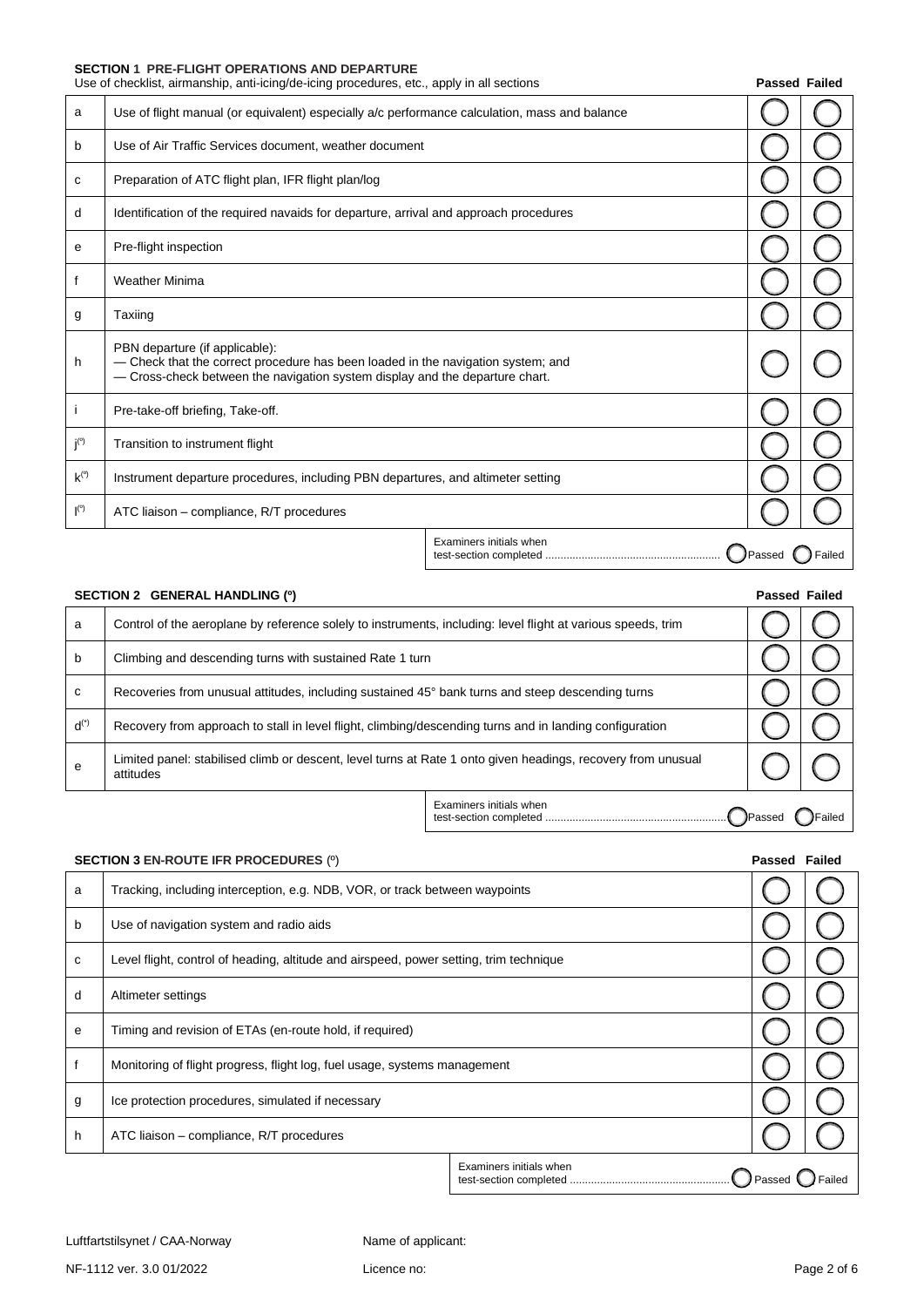#### **SECTION 3a ARRIVAL PROCEDURES Passed Failure 2012 12:30 Passed Failure 2013 12:41 Passed Failure 2014 12:42 Passed Failure 2014 12:42 Passed Failure 2014 12:42 Passed Failure 2014 12:42 Passed Failure 2014 12:42 Passed**

| a | Setting and checking of navigational aids, if applicable                                                                                                                                       |                         |               |        |
|---|------------------------------------------------------------------------------------------------------------------------------------------------------------------------------------------------|-------------------------|---------------|--------|
| b | Arrival procedures, altimeter checks                                                                                                                                                           |                         |               |        |
| C | Altitude and speed constraints, if applicable                                                                                                                                                  |                         |               |        |
| d | PBN arrival (if applicable):<br>- Check that the correct procedure has been loaded in the navigation system; and<br>- Cross-check between the navigation system display and the arrival chart. |                         |               |        |
|   |                                                                                                                                                                                                | Examiners initials when | <b>Passed</b> | Failed |

## **SECTION 4(°) 3D OPERATIONS(++) Passed Failed**

|           | Setting and checking of navigational aids.                                                                                                                                       |  |  |        |
|-----------|----------------------------------------------------------------------------------------------------------------------------------------------------------------------------------|--|--|--------|
| a         | Check Vertical Path angle.                                                                                                                                                       |  |  |        |
|           | For RNP APCH:<br>- Check that the correct procedure has been loaded in the navigation system; and<br>- Cross-check between the navigation system display and the approach chart. |  |  |        |
| b         | Approach and landing briefing, including descent/approach/landing checks, including identification of facilities                                                                 |  |  |        |
| $C^{(+)}$ | Holding procedure                                                                                                                                                                |  |  |        |
| d         | Compliance with published approach procedure                                                                                                                                     |  |  |        |
| е         | Approach timing                                                                                                                                                                  |  |  |        |
|           | Altitude, speed, heading control (stabilised approach)                                                                                                                           |  |  |        |
| $g^{(+)}$ | Go-around action                                                                                                                                                                 |  |  |        |
| $h^{(+)}$ | Missed approach procedure/landing                                                                                                                                                |  |  |        |
|           | ATC liaison - compliance, R/T procedures                                                                                                                                         |  |  |        |
|           | Examiners initials when<br>Passed                                                                                                                                                |  |  | Failec |

### **SECTION 5(°) 2D OPERATIONS(++) Passed Failed**

| a         | Setting and checking of navigational aids.<br>For RNP APCH:<br>- Check that the correct procedure has been loaded in the navigation system; and<br>- Cross-check between the navigation system display and the approach chart. |  |
|-----------|--------------------------------------------------------------------------------------------------------------------------------------------------------------------------------------------------------------------------------|--|
| b         | Approach and landing briefing, including descent/approach/landing checks, including identification of facilities                                                                                                               |  |
| $C^{(+)}$ | Holding procedure                                                                                                                                                                                                              |  |
| d         | Compliance with published approach procedure                                                                                                                                                                                   |  |
| е         | Approach timing                                                                                                                                                                                                                |  |
|           | Altitude/Distance to MAPT, speed, heading control (stabilised approach), Stop Down Fixes (SDF(s)), if applicable                                                                                                               |  |
| $g^{(+)}$ | Go-around action                                                                                                                                                                                                               |  |
| $h^{(+)}$ | Missed approach procedure/landing                                                                                                                                                                                              |  |

Luftfartstilsynet / CAA-Norway Name of applicant:

NF-1112 ver. 3.0 01/2022 Licence no: Page 3 of 6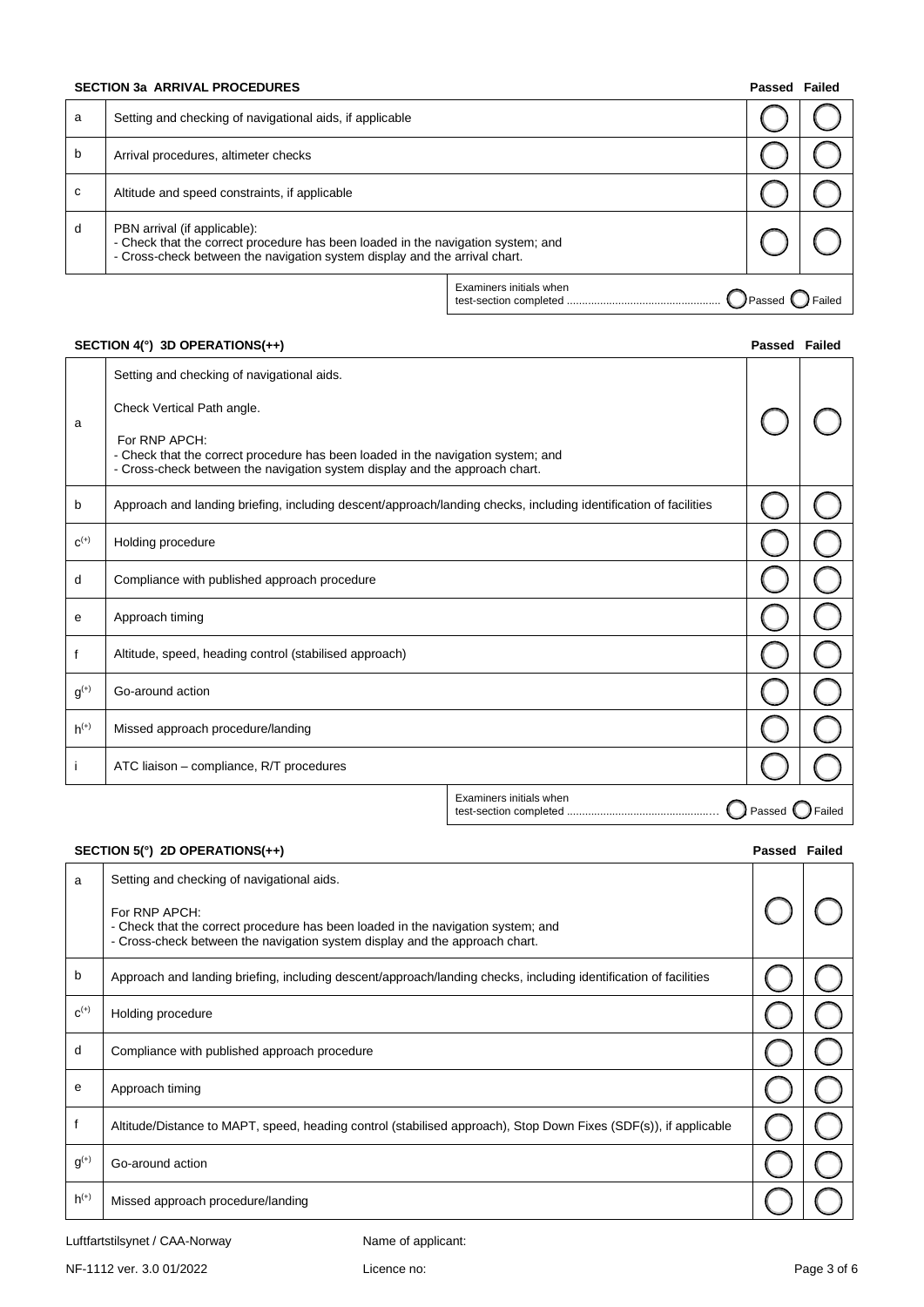| ATC liaison - compliance, R/T procedures |                                                   |                 |                 |
|------------------------------------------|---------------------------------------------------|-----------------|-----------------|
|                                          | Examiners initials when<br>test-section completed | <b>T</b> Passed | <b>J</b> Failed |

| SECTION 6 FLIGHT WITH ONE ENGINE INOPERATIVE (multi-engine aeroplanes only) (°) |                                                                                |                                            | Passed Failed |        |
|---------------------------------------------------------------------------------|--------------------------------------------------------------------------------|--------------------------------------------|---------------|--------|
| a                                                                               | Simulated engine failure after take-off or on go-around                        |                                            |               |        |
| b                                                                               | Approach, go-around and procedural missed approach with one engine inoperative |                                            |               |        |
| с                                                                               | Approach and landing with one engine inoperative                               |                                            |               |        |
| d                                                                               | ATC liaison - compliance, R/T procedures                                       |                                            |               |        |
|                                                                                 |                                                                                | Examiners initials when<br><b>J</b> Passed |               | Failed |

(°) Must be performed by sole reference to instruments.

(\*) May be performed in an FFS, FTD 2/3 or FNPT II.

(+) May be performed in either Section 4 or Section 5.

(++) To establish or maintain PBN privileges one approach in either Section 4 or Section 5 shall be an RNP APCH. Where an RNP APCH is not practicable, it shall be performed in an appropriately equipped FSTD.

| Details of the flight (To be completed by the examiner)<br>6. |                       |             |           |
|---------------------------------------------------------------|-----------------------|-------------|-----------|
| Registration                                                  | Class of aeroplane    | Block on    | On ground |
| Departure aerodrome                                           | Destination aerodrome | Block off   | Take-off  |
| Name of PIC during test                                       |                       | Total block | Total     |

| 7. | Remarks (To be completed by the examiner)  |      |                        |
|----|--------------------------------------------|------|------------------------|
|    |                                            |      |                        |
|    |                                            |      |                        |
|    |                                            |      |                        |
|    |                                            |      |                        |
|    | De-briefing / Taken part of comments above | Date | Signature of applicant |
|    |                                            |      |                        |

| 8.<br>Verification of compliance in accordance with ARA.GEN.315 and AMC1 ARA.GEN.315(a)                                                                                                                                                                                      |                                                                                                                                        |  |  |
|------------------------------------------------------------------------------------------------------------------------------------------------------------------------------------------------------------------------------------------------------------------------------|----------------------------------------------------------------------------------------------------------------------------------------|--|--|
| issued in another Member State.                                                                                                                                                                                                                                              | I am not holding any personnel licence, certificate, rating, authorisation or attestation with the same scope and in the same category |  |  |
| I have not applied for any personnel licence, certificate, rating, authorisation or attestation with the same scope and in the same<br>category in another Member State.                                                                                                     |                                                                                                                                        |  |  |
| I have never held any personnel licence, certificate, rating, authorisation or attestation with the same scope and in the same categroy<br>issued in another Member State which was revoked or suspended in any other Member State.                                          |                                                                                                                                        |  |  |
| I hereby declare that all the statements in connection with this application are complete and correct. I understand that any false or<br>misleading statement could disqualify me from being granted a personell licence, certificate, rating, authorisation or attestation. |                                                                                                                                        |  |  |
| Date                                                                                                                                                                                                                                                                         | Signature of applicant                                                                                                                 |  |  |
| Luftfartstilsynet / CAA-Norway                                                                                                                                                                                                                                               | Name of applicant:                                                                                                                     |  |  |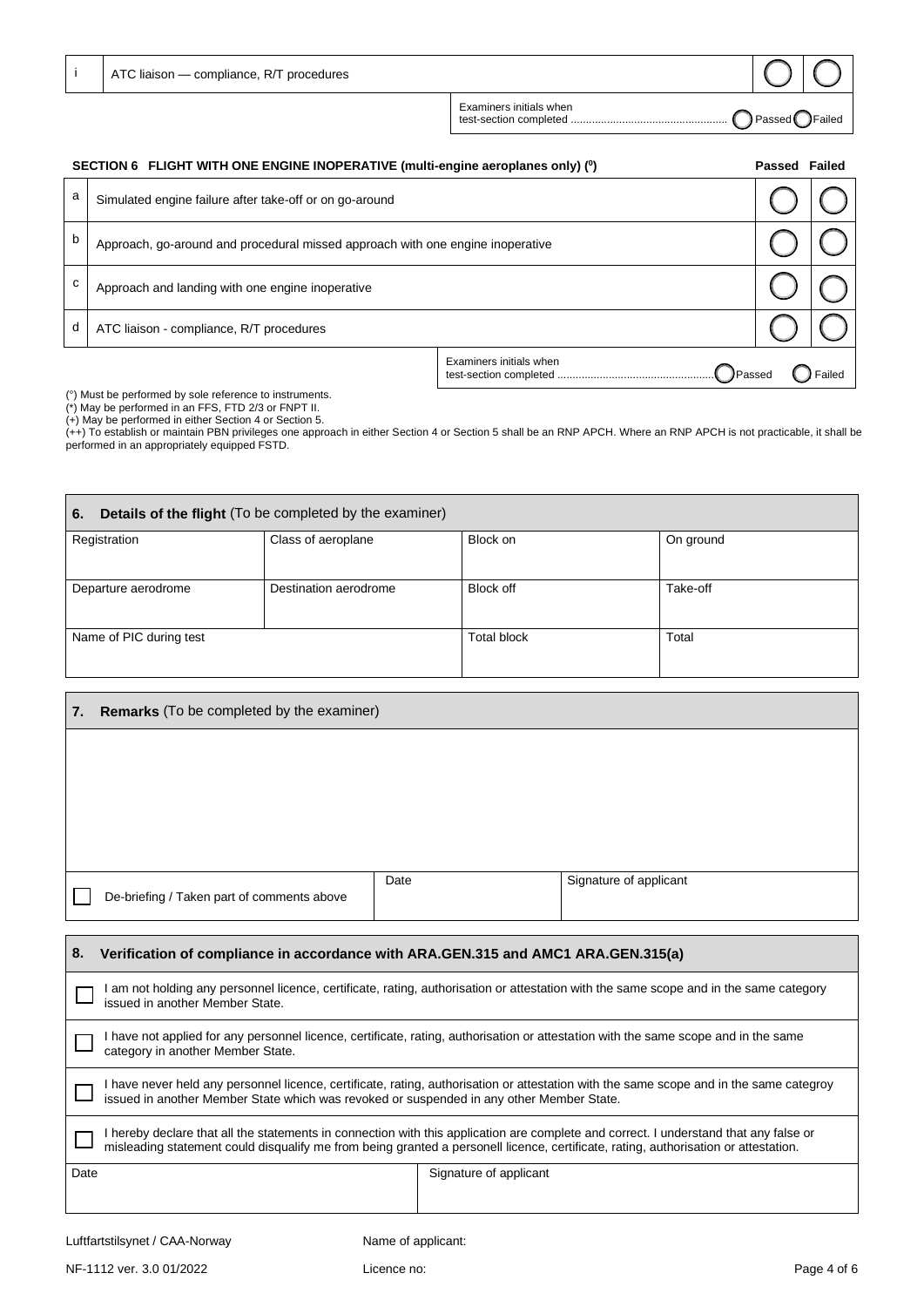## **9. Declaration of National procedure and requirements for Non-Norwegian Examiners according to FCL.1030(b)(3)(iv)**

I hereby declare that I have reviewed and applied the relevant national procedures and requirements of the applicant's competent authority contained in version of the Examiner Differences Document.

Date Signature of Examiner

| 10. The following items shall be completed by the ATO (or by the applicant if credited from third-country licence)<br>and checked by the examiner prior to conducting the IR(A) skilltest |                                                        |  |              |
|-------------------------------------------------------------------------------------------------------------------------------------------------------------------------------------------|--------------------------------------------------------|--|--------------|
| Pilot logbook is checked, all flight time is correct                                                                                                                                      | Final test at ATO completed and passed (if applicable) |  |              |
| a) EASA Licence PPL(A) or CPL(A) with valid class or type rating                                                                                                                          |                                                        |  | Valid until: |
| b) Medical class<br>$\Box$ class 1 acc. Part-MED.A.030 (f)                                                                                                                                | $\Box$ class 2 acc. Part-MED.A.030 (e)                 |  | Valid until: |
| c) Theoretical examination CB-IR                                                                                                                                                          |                                                        |  | Passed Date: |
| d) Language proficiency English min. level 4                                                                                                                                              |                                                        |  | Valid until: |
| e) Night qualification entered in licence (if applicable)                                                                                                                                 |                                                        |  | Date:        |
| f) Flight experience, cross country (MIN 50 HRS PIC XC)                                                                                                                                   |                                                        |  | Hours:       |
|                                                                                                                                                                                           |                                                        |  |              |
| For skilltest on SE                                                                                                                                                                       |                                                        |  |              |
| g) IFR dual flight instruction:<br>(MIN 40 HRS)                                                                                                                                           |                                                        |  | Hours:       |
| of which instruction time FNPT I, or                                                                                                                                                      | (MAX 10 HRS)                                           |  | Hours:       |
| instruction time FNPT II or FFS                                                                                                                                                           | (MAX 25 HRS)                                           |  | Hours:       |
| Total IR instruction time outside ATO                                                                                                                                                     | (MAX 30 HRS)                                           |  | Hours:       |
| Total IR instruction on aeroplane at an ATO                                                                                                                                               | (MIN 10 HRS)                                           |  | Hours:       |
|                                                                                                                                                                                           |                                                        |  |              |
| For skilltest on ME                                                                                                                                                                       |                                                        |  |              |
| h) IFR dual flight instruction:<br>(MIN 45 HRS)<br>Hours:                                                                                                                                 |                                                        |  |              |
| of which time FNPT I, or                                                                                                                                                                  | (MAX 10 HRS)                                           |  | Hours:       |
| instruction time FNPT II or FFS                                                                                                                                                           | (MAX 30 HRS)                                           |  | Hours:       |
| Total IR instruction time outside ATO                                                                                                                                                     | (MAX 35 HRS)                                           |  | Hours:       |
| Total IR instruction on aeroplane at an ATO                                                                                                                                               | (MIN 10 HRS)                                           |  | Hours:       |
| 11. Credit of non-EASA to "Competency based IR"                                                                                                                                           |                                                        |  |              |
| Valid EASA Part-FCL Licence (A) (PPL/CPL)                                                                                                                                                 | State of issue:                                        |  |              |
| Valid ICAO IR                                                                                                                                                                             | State of issue:                                        |  |              |
| Experience as PIC under IFR                                                                                                                                                               | (MIN 50 HRS)<br>Hours:                                 |  |              |
| Experience as PIC Cross country                                                                                                                                                           | (MIN 50 HRS PIC XC)<br>Hours:                          |  |              |

Passed oral Theoretical Knowledge Examination **Passed Failed** Date: